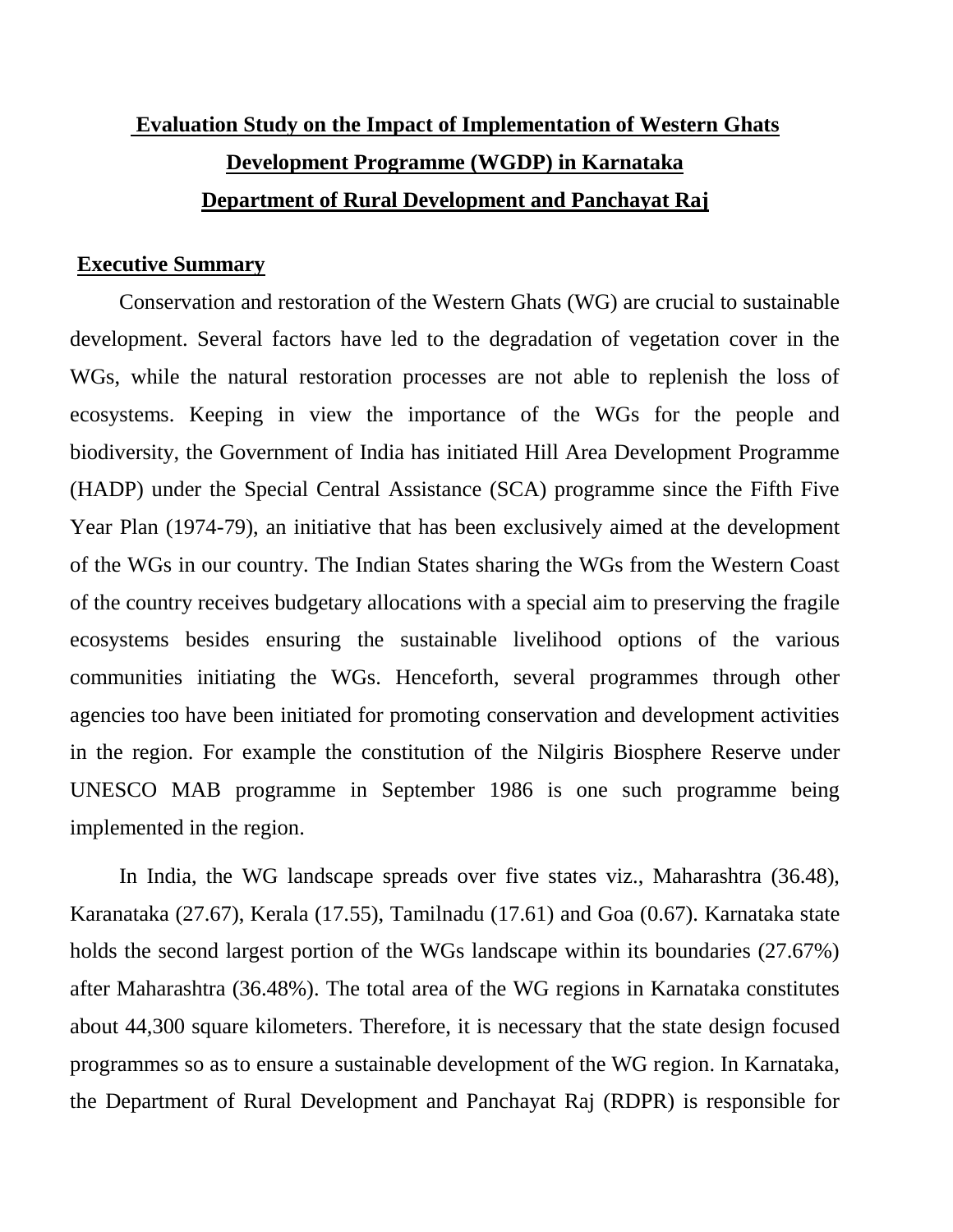developing, initiating, implementing and monitoring several programmes oriented towards the sustainable social and ecological development of the WG region. In these endeavours, RDPR receives the funds for implementation of various programmes in order to achieve several goals related to the biophysical development of the region. The RDPR is headed by the Principal Secretary who holds the sole responsibility for ensuring the development of Western Ghats Programmes in the state. The programmes initiated in the beginning of the Fifth Five Year Plan, have been continuing a the , the RDPR intending to evaluate the various schemes under the Western Ghats Development Programme (WGDP) to ensure that the objectives are met besides vii seeking suggestions for their improvement. As part of the WGDP guidelines, this study was sponsored by RDPR, Government of Karnataka, to evaluate the WGDP schemes of the state. In view of this, the present study was taken up across representative districts covering all stakeholders.

In Karnataka, WGDPs cover 22.81 % of the total geographical area of the state spread across 40 taluks in 11 districts. The six major sectors in the state viz., agriculture, forestry, social forestry, horticulture, animal husbandry and rural infrastructure come under WGDP schemes for the sustainable development of socioecological systems of the region. As per the guidelines of the RDPR, funds are allocated to the District Watershed Development Department (hereafter DWDD) and Engineering Department (ED) through respective Zilla Pachayats executing the developmental works at the ground level.

As per the records, the RDPR has received a sum of Rs. 3240 lakh for the year 2012-13. This grant is allocated to all the districts based on WG ecosystems in each district and their respective total population. The programs involve community participation while preparing the Annual Action Plan along with the Watershed Development Department officials. Accordingly, the RDPR submits APOs to the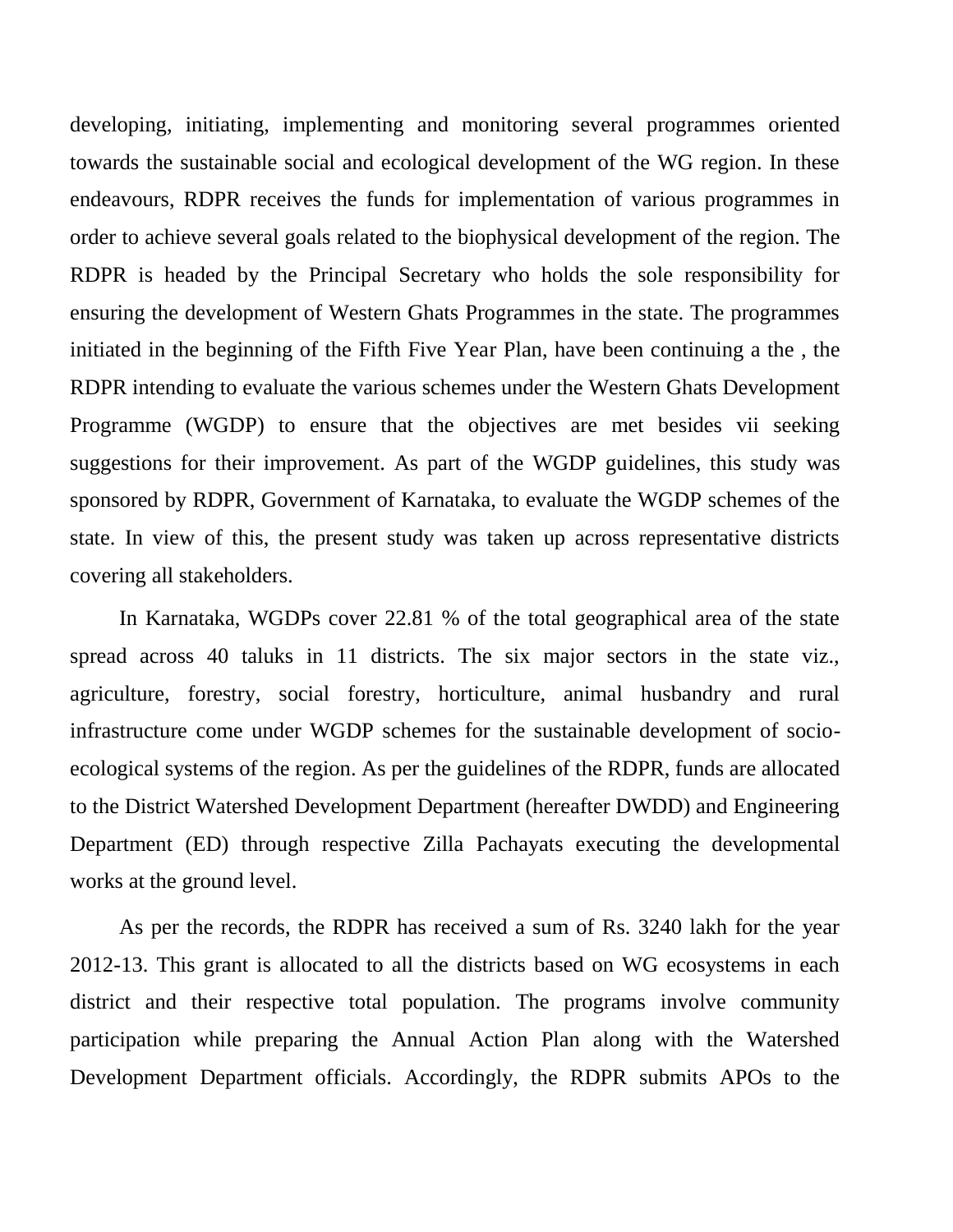Government of India (GoI) for approval and sanction of grants. Thus, grants are to be utilized for a given year for the developmental activities in the Western Ghat region. However, the RDPR has not been able to utilize the allocated funds fully for the last 5 - 6 years. We have noticed that for the year 2007-08 the initialization of funds only 60 per cent of the total allocated budget, while for the last five years from 2007-12, the expenditure accounts for about 63-88 per cent of the total budget.

In order to evaluate the schemes under WGDP in Karanataka, the region has been divided into three parts namely North Karnataka, South Karnataka and Coastal Karnataka based on their ecological characteristics (Table 1). Of the 11 districts, two viz., Belgaum and Dharwad representing North Karnataka share WG; Dakshina Kannada, Udupi and Uttar Kannada representing coastal Karnataka share WG; and Chickmagalore, Hassan, Kodagu, Chamarajnagar, Mysore, and Shimoga representing South Karnataka, accounts for a fair share of of WG. The budgetary allocations, subject to certain specific norms, vary across districts. (For the current financial year, of the the total allocated funds (Rs.32.40 crore) Uttara Kannada district (Rs.568.04 lakh) followed by Belgaum (Rs.514.53 lakh), Shimoga (Rs.451.50 lakh) while the Dharwad districts accounts for the least share (Rs.73.92 lakh). viii The per square kilometre allocation has been found maximum for Udupi (Rs. 9134), followed by Uttara kannda (Rs.8329), Belgaum (Rs.7943), Hassan (Rs.7495) and Dakshina Kannada (Rs.7089). The allocation of funds is found less than Rs. 7000 for five districts viz., Shimoga (Rs.6799), Chamarajanagar (Rs.6744), Kodagu (Rs.6648), Chikmagalur (Rs. 6601, while the least per square kilometre allocation is found in Mysore (Rs.6591). However, per capita per year allocation of funds is higher for Dharwad (Rs. 69) followed by Uttara Kannada (Rs. 51), Chikamagalur (Rs. 50) and Kodagu (Rs. 49) and the least allocation of Rs. 28 and Rs.25 for Udupi and Belgaum respectively (Figure 8). The average per capita allocation for the Western Ghats districts of Karnataka is found to be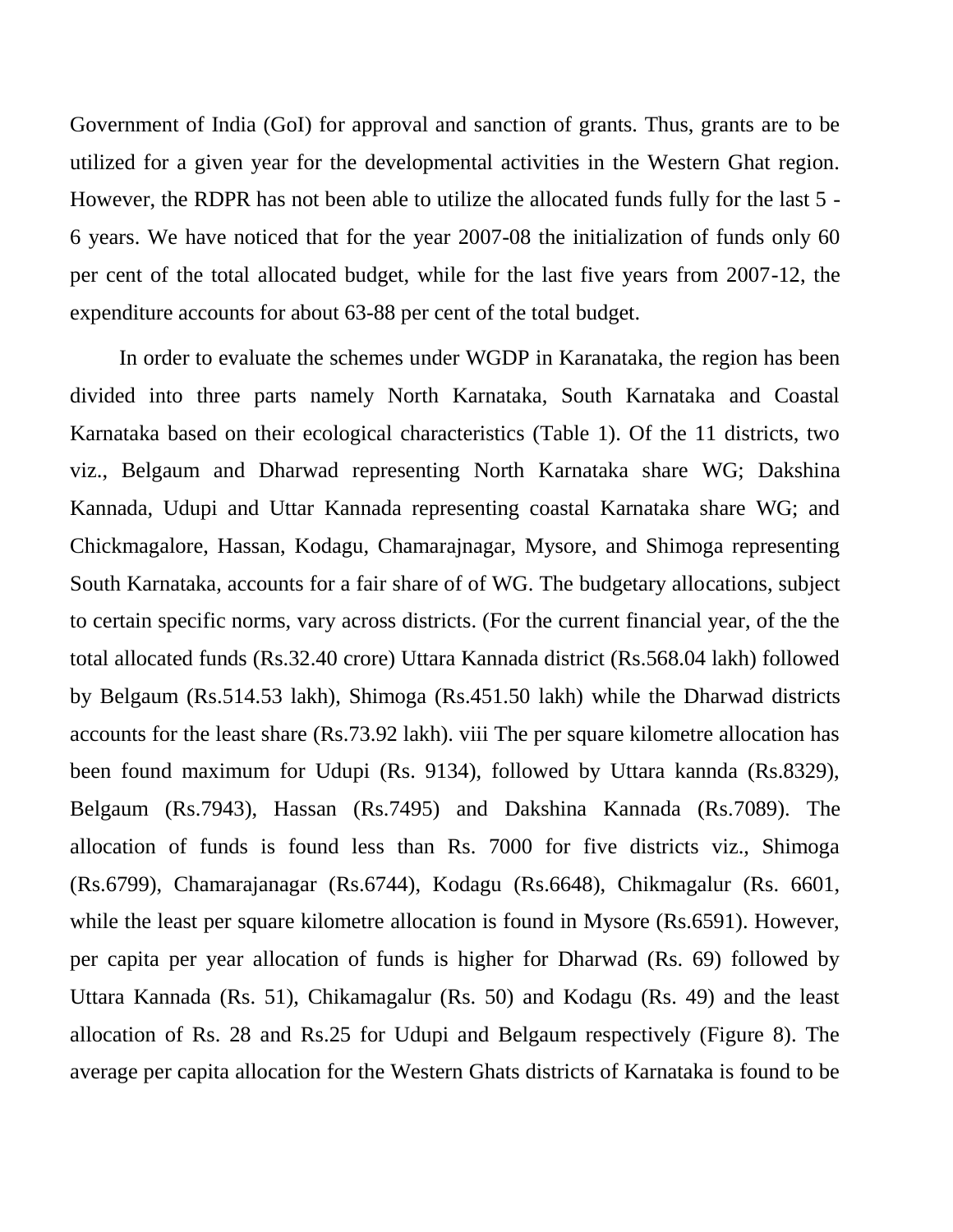Rs. 37. Therefore, in respect of for per capita allocation of funds, these two districts account for below than the average.. Hassan and Dakshina Kannada are quite comparable to the average allocation (Rs. 37), while for the rest of the districts (Uttara Kannada, Mysore, Chamarajanagar, Kodagu, Chikmagalur, Dharwad) the per capita allocation of funds ranges from Rs.  $40 - Rs$ . 69, which is higher than that of the average allocation (Rs. 37).

Over the last five years, North Karnataka has received Rs.2553 lakh out of which Rs.2220 lakh has been allocated to Belgaum and Rs.333 lakh to Dharwad. Similarly, South Karnataka (Chickmagalore, Hassan, Kodagu, Chamarajnagar, Mysore, and Shimoga) has received a total budget of Rs.6649.61 lakh out of which the highest allocation has been made to Shimoga and a minimum allocation to Chamrajnagar. This is because Shimaoga accounts for a higher share of WGs and also higher population as compared to other districts of south Karnataka. For the financial year 2007-08, of the total budget of Rs.1162.45 lakh for south Karnataka the maximum allocation is found to have been to Chickmagalore the least to Chamarajnagar. Among the districts of Coastal Karnataka viz., Dakshina Kannada, Udupi and Uttar Kannada over the allocated budget last five year accounts to about Rs.4463.71 lakh of which the maximum share has gone to Uttar Kannada and a minimum to Dakshinna Kannada.

Further, the allocation has been segregated for development works and management activities and of the total funds, allocated 60% is for developmental works and 40% for management activities. As mentioned before for the current financial year (2012-13), the state has received a sum of Rs.3240 lakh for the implementation of the total schemes and programmes. Of the total funds, about 7.1% is given to management component; 4.30% to Entry point activities, 3.35% to the institution and capacity building, 3.37% to watershed work phase, 36.89% to ix agriculture and soil conservation, 9.02 % to Forest sector, 5.38% to Agroforestry 9.31% to Horticulture,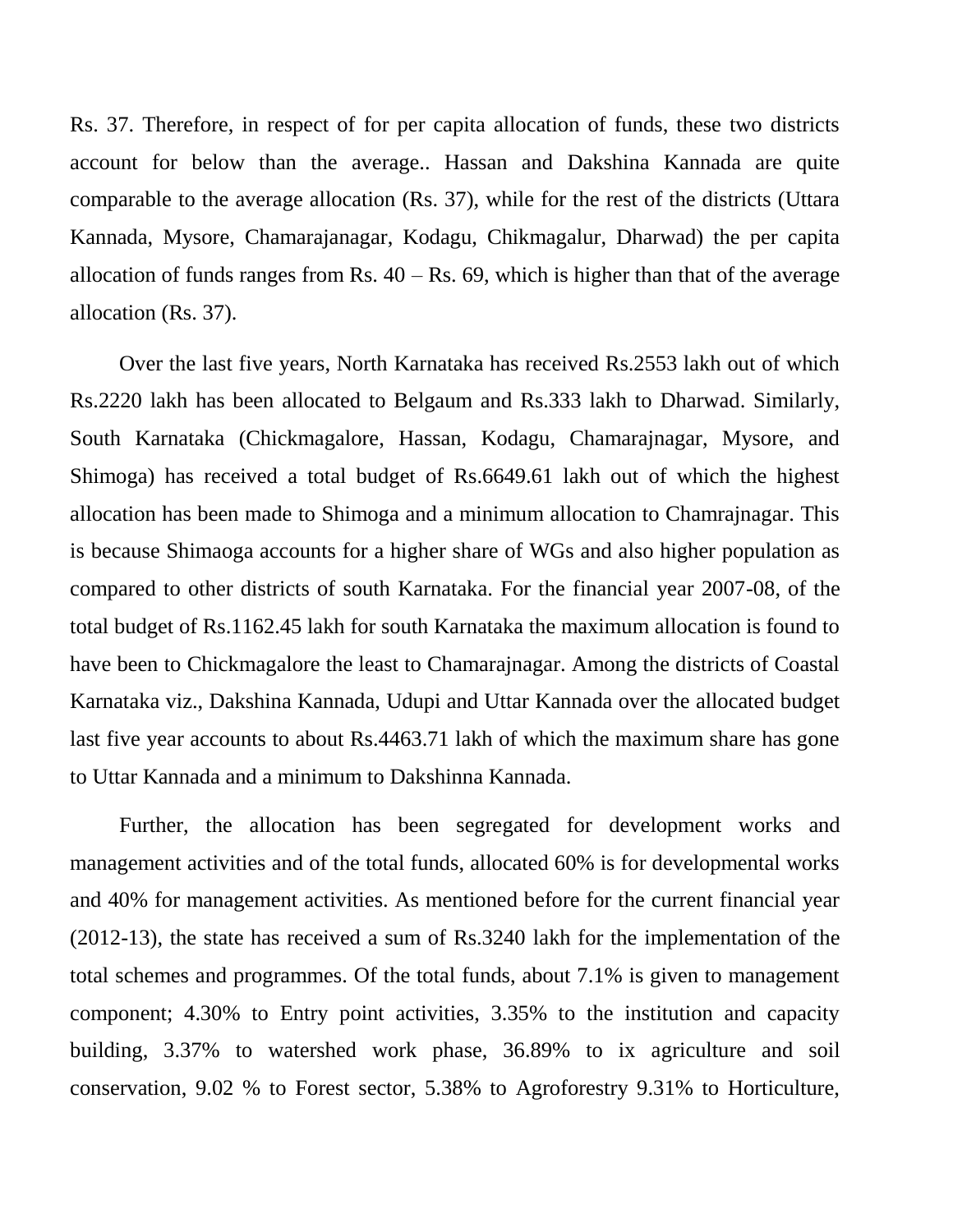14.26% to foot bridges, 3.3% to livelihood activities, 2.92% to Animal husbandry, 0.79% to Livestock management, 1.6% to production system, 0.95% to crop diversification, 1.74% to WGDP CELL. However, for the current financial year, there is no allocation made for preparatory phase, DPR and Spice board. The maximum share is accounted for agriculture and soil conservation; this is justifiable considering fact that agriculture. the main occupation of the people of the study area,is dependent on surrounding ecosystems for sustenance. Therefore, strengthening the agriculture sector for selfsustainability seems to be one of the objectives of WGDP in Karnataka. However,a minimum fund is allocated to Livestock management even though this sector needs to be strengthened and therefore, funds under this need to be increased. But as per the WGDP guidelines a major (60%) allocation is meant for developmental works while the rest for livelihood improvement. It is perhaps for this reason that livestock management accounts for a relatively less allocation share and the other reason is that it comes under livelihood improvement programmes.

The Department of Watershed, in association with the Executive Committee of each watershed prepares action plans for each district of WG in Karnataka for implementing watershed related activities for conservation of fragile ecosystems and also for developing biodiversity-rich areas of the local economy. For the current financial year (2012-13), through people's participation and Government interventions, the RDPR has plans to develop 25 vented dam cum foot bridges across the Western Ghat with a view to providing infrastructure facilities to people residing inside the forest area, particularly the high rainfall regions so as to enable them to be part of the mainstream development process. Vented dam cum foot bridges are important and in terms of facilitating risk-free movement of the people across the rivers and streams during rainy seasons. In Uttara Kannada, the work for 72 % of the total foot bridges in the WG is under implementation. We have observed the benefits of foot bridges in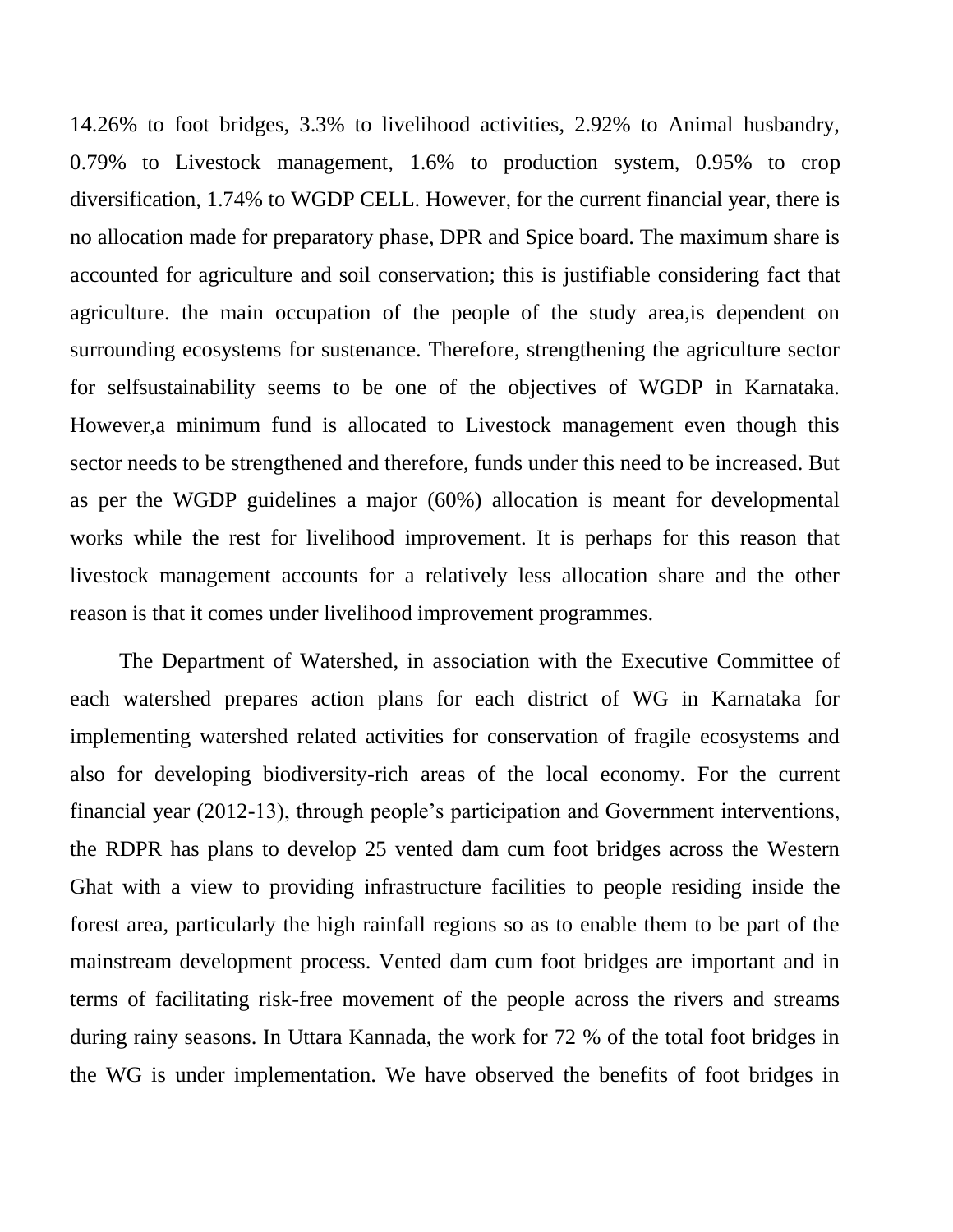Madikeri and Belgaum districts with local people expressing their positive opinion about the work taken up by the Engineering and Watershed department for developmental activities. Similarly, agriculture and soil conservation works are also being undertaken across all the 11 districts while giving a high priority to soil conservation programmes through carrying out watershed activities. From 2012-13, a total of 3064 hectares of contour bunding/trenches, 5967 mtr of nala revetment, 19203 Rmtr of diversion channels/feeder channels and other water and soil conservation activities across the Western x Ghat area have been undertaken under soil conservation programme. Besides agriculture and soil conservation programmes, forest and horticulture sectors are also given importance under the watershed programmes to improve the green cover of the ecosystems in addition to enabling people to improve their livelihoods through fruit free plantations. Moreover, the watershed department is forming Self Help Group (hereafter SHG) and User Groups (UG) for creating awareness through various training programmes on ecological restoration, soil and water conservation, crop cultivation, marketing and income generating activities across of the project areas. An equal importance is also given to aspects all the districts for the development of ecology and rural poor. Apart from the above mentioned to aspects related to development, the watershed department encourages people to take up locally based cottage industries and also to develop a fair degree of enterpreneuship for improving the household and local economy.

Watershed activities are one of the major development activities undertaken in the WGDP across all the districts. These works are undertaken on both the private and public lands with the help of local people even as the department tries to elicit the perceptions of local people's before implementing each scheme. This is much appreciated as people viewpoints are taken in to consideration for the developmental programmes and schemes. The department of watershed has formed an Executive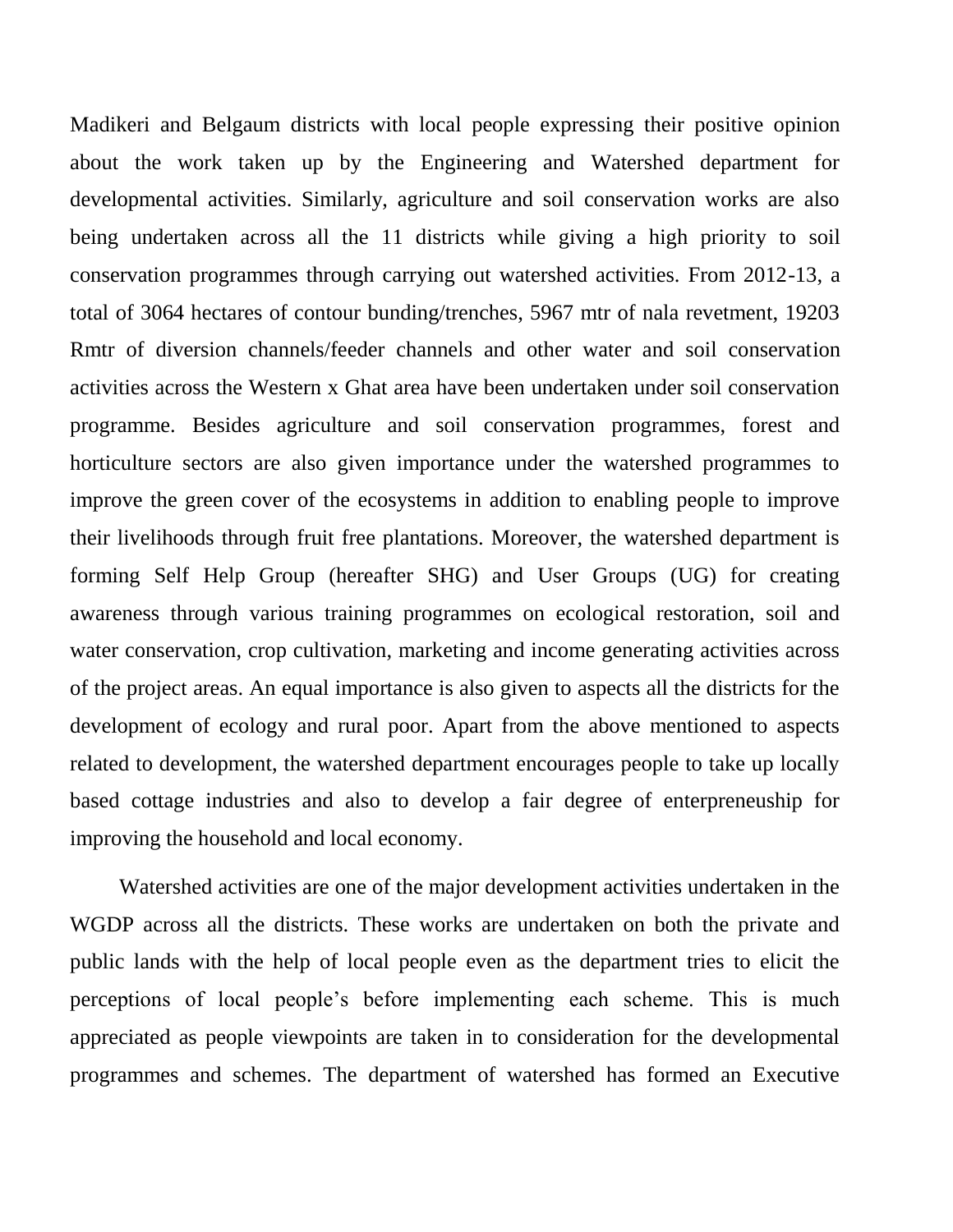Committee (EC) for implementing and monitoring the work during and after implementation of WGDP schemes. We have personally observed the watershed activities during field visits while interacting with user groups and self help groups in Shimoga, Madikeri and Belgaum districts. Local people of these areas have a good opinion about such development models.

According to DWDD and others in the watershed department, there are instances local conflicts during the implementation of works. Conflicts arise mainly while delineating land boundaries and choosing the potential beneficiaries of WGDP. During our field study we have come across people expressing that the conflicts might get escalated when politicians try to intervene. However, people's opinion is that without politicians interfering the issues (if any) get quickly solved through mutual interactions and discussions. In this process, officials of the department and the heads of the committee always put in their efforts in solving the problems as and when they arise (if any). In the horticulture sector, the main issues are related to the distribution of seedlings and type horticultural crops. Sometimes officials fail to fulfil the demands of the local people and at other times it may so happen that the prefer xi species are not distributed among the beneficiaries. Similarly, problems arise in the animal husbandry sector during the distribution of sheeps, goats and Giriraja birds in the villages. Whereas in the forestry sector fencing becomes a problem and also grazing animals damage forestry plantations. These issues are not so serious in nature and can be solved with the help of local people and the officials concerned.

The Watershed Department monitors the work during the entire implementation phase as also post completion. In addition, officials from Zilla Panchayat (ZP) such as Chief Planning Officer (Development) and his/her team visit the site for cross-checking of the work and its various components. The RDPR department encourages outside agencies like Non Government Organizations (NGOs) in terms of evaluating the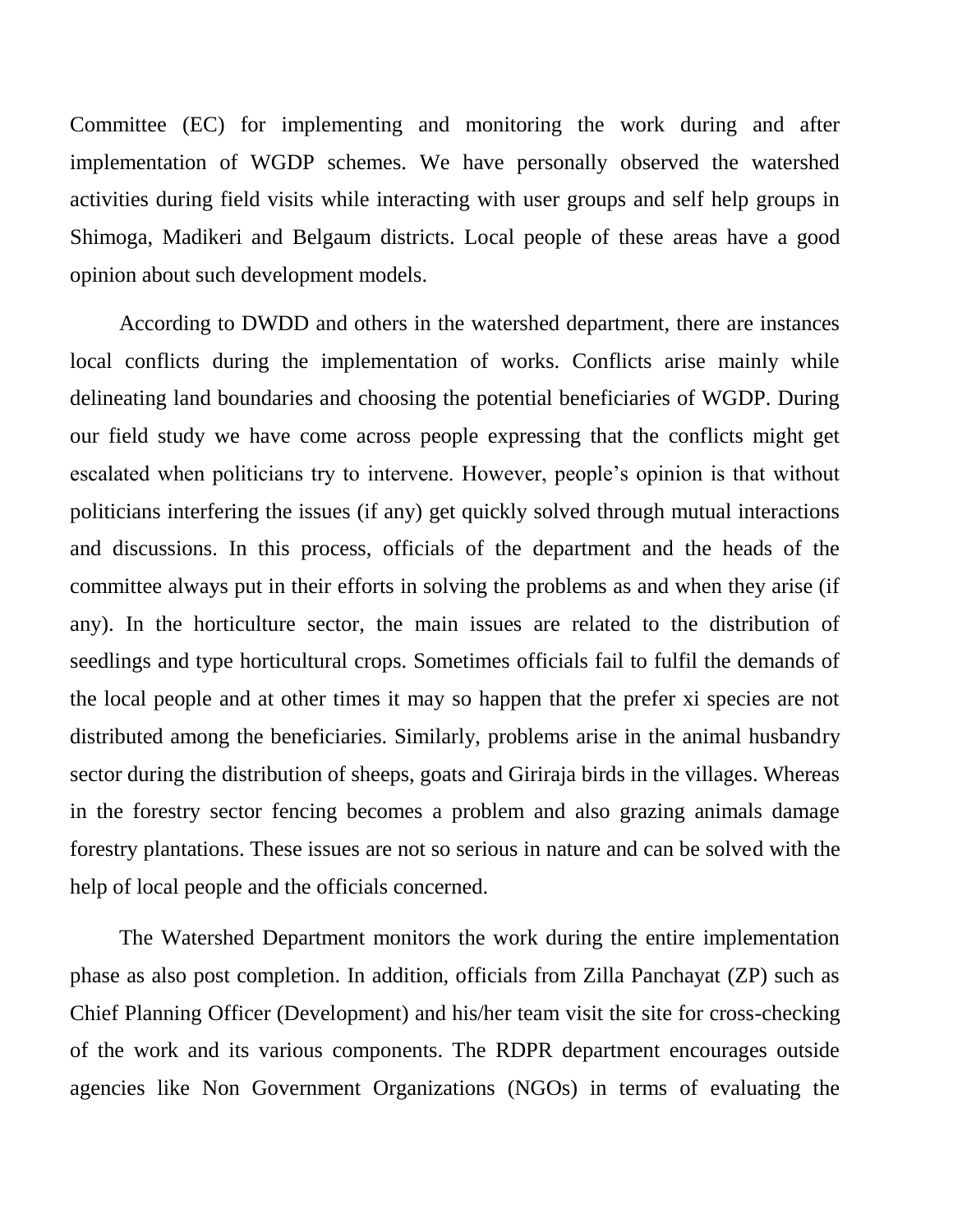programmes. This is highly appreciated by the stakeholders. Once or twice in a year Directors and the team of WGDP in the RDPR department also make field visits to observe for themselves the functioning of all the developmental works being undertaken. A much appreciative aspect of the WGDP is that there is a vigilance wing in place to minimize illegal activities and damages and also to control the fund flow.

WGDP programme is popular and well received by a majority of the people, in that 90% of the people feel convinced that the programme is beneficial. Involving the local community in the development activities in the region is seen as an important factor for the success of this program. Likewise training programmes have also made a substantial impact. The watershed progammes has also aided in cultivating rice, paddy etc, unlike earlier which is highly appreciated. Based on our observations and discussions held with officials and the people, it can be said that there is a need for working on certain aspects of the program to enhance its effectiveness further. It is also considered important to increase the livestock coverage in terms of numbers so that more beneficiaries could be covered. With respect to forestry, there is a need for enhancing forestry related schemes to benefit the landless. Horticulture is another fairely sought out and appreciated program with the demand for fruit saplings being high , however, it would be useful to promote organic farming more intensely. Currently, there are several training programmes being organized, however, it would be useful to expand and focus on certain programmes keeping in view the current demand for services. It would also be useful to further enhance the level of skills besides linking them with market demands. NGOs may be used in this regard. Besides this, staff constraints need to be addressed while managing such vast programs as vacancies exist. Promoting Research and xii Development can lead to significant contributions and improvement in sustaining the initiatives taken with the beneficiaries involved. Streamlining management by way of establishing a monitoring authority would aid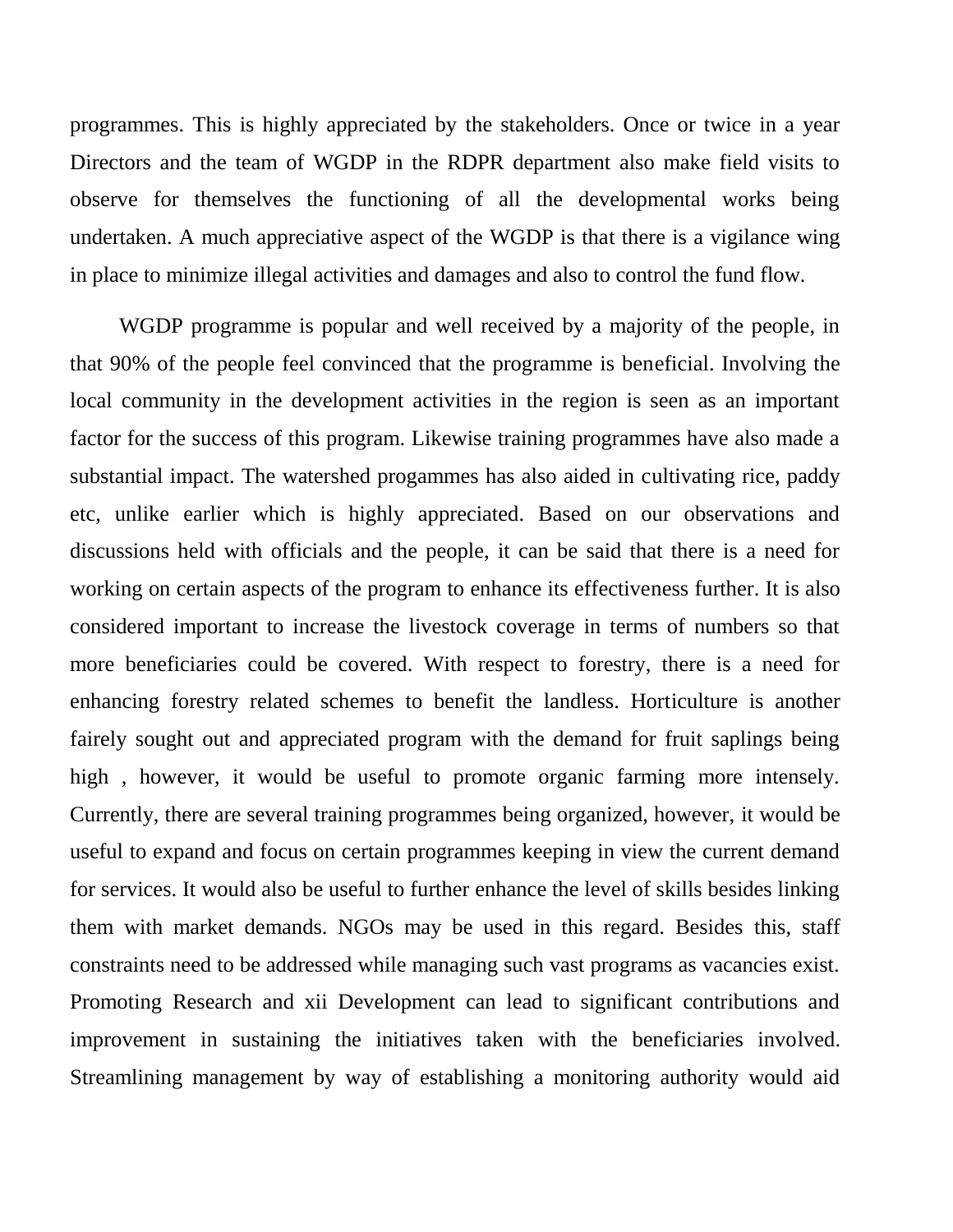further. The annual action plans should prioritize important works under the WGDP Programme. A greater attention should be given to averting political pressures during the construction phase by making the process more open and people-friendly. To make it convenient for the officials to function effectively and people to get equitable benefits, some processes need to be developed involving people, while choosing beneficiaries, distributing saplings, livestock etc.

Technically some interventions are to be made like adopting desiltation of tanks and promoting the utilization of its benefits. Specific trainings may also be provided to the beneficiaries regarding technical awareness and adaptation like ground water recharge, water usage etc. Due attention should be given to their requirements like adopting of the trenchcum-bunding on the of marginal farmers. A special attention should be given to improving rural infrastructure schemes like foot bridges, vented dams etc. Further, it would be more appropriate to promote micro watersheds than sub watersheds as also the use of modern techniques like GIS/remote sensing drainage maps while constructing check dams and infiltration tanks across all districts.

With respect to financial interventions, increasing the overall annual budget up to 30 percent across districts can help further strengthen the programme as specific allocations across the sectors could be further enhanced for additional coverage. Increasing the amount of Reward funds to each SHG (a minimum of Rs.50000-75000 per group) would be a positive initiative towards strengthening the SHGs besides initiating further income generating activities. Salaries of Temporary filed staff may be increased so as to avoid attrition. A timely release of funds would ensure initiation of activities as planned. Hence, an on time release of funds to E.C. committees should be ensured.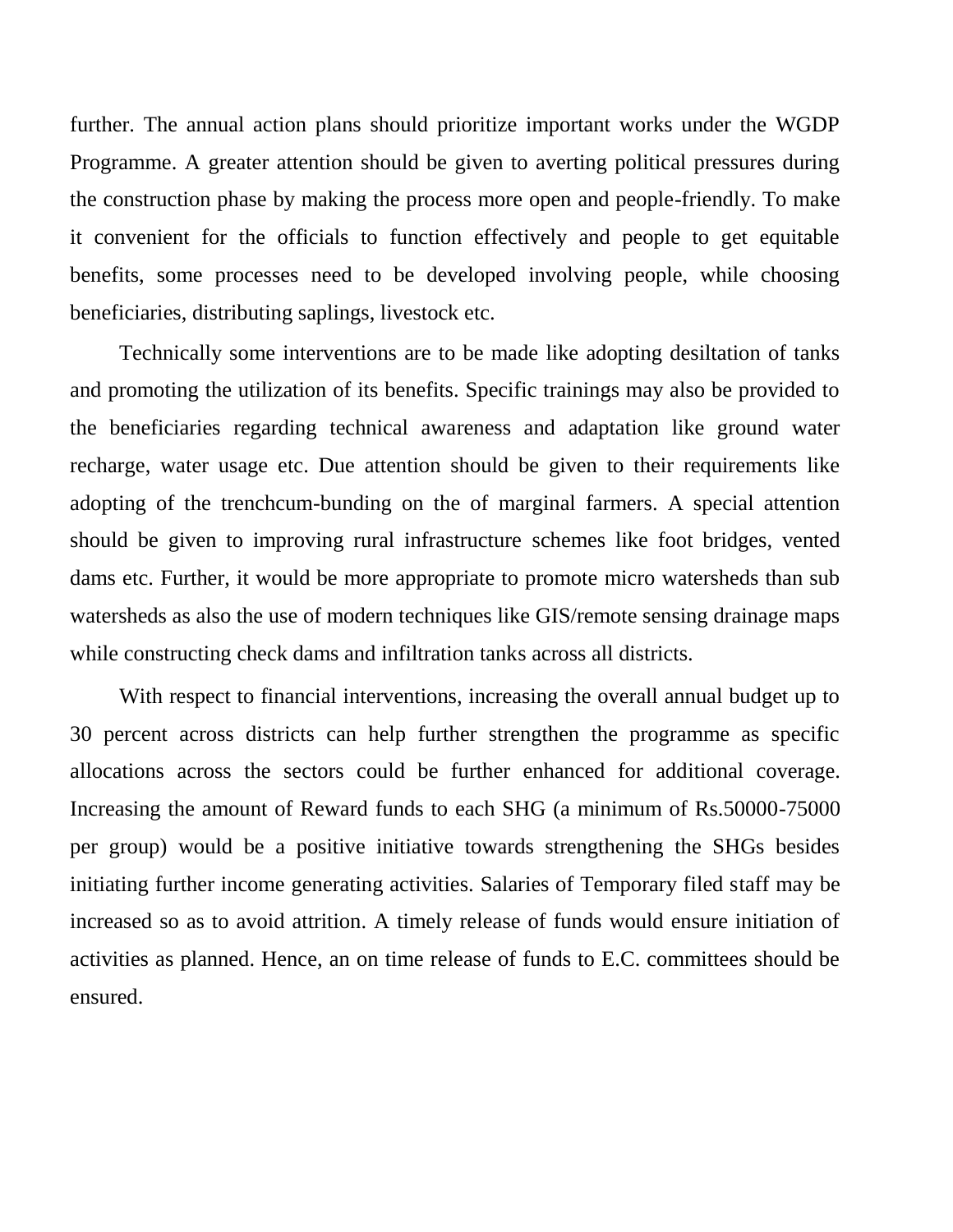## **Recommendations and Suggestions**

#### **Managerial Aspects**

**Strengthening Trainings Programs** – Trainings are important to improve the skills and quality of output. Currently, trainings are focused on improvement of livelihoods through income generation activities, entrepreneurship awareness and ecological restoration activities. The scope of trainings can be expanded to other livelihood support programs like tailoring, piggery etc. It would also be useful to further enhance the level of skills and specializations to make additional value added products and link them with markets. The people do prefer specific courses to enhance their skills as well. This could be made note of while designing of such programs. NGOs may be involved to provide specialized training programs to SHGs, UGs and Staff of the Department across various sectors.

**Recruiting Adequate Staff** – As evident from the department records and discussions with the officials, the vacancy status is high as 30 per cent of the total sanctioned posts. It is important that Human Resources are appropriately employed to manage varied programs and hence filling up of the vacancies is important. Scarcity of efficient and adequate staff is seen as one of the major constraints. The shortage of staff (30 per cent) has been reported pointed out across all study districts. It is important that the staff is recruited based on work load to ensure an efficient management of vast programs.

**Increasing Livestock Coverage** - Livestock coverage in terms of numbers should be increased so that more beneficiaries are brought under the purview of the programme. People prefer cows and buffaloes to sheep and goats. Besides, it is interesting to note that people willing to bear 50% of the capital cost required for buying livestock. It would be useful to increase the number of livestock health camps based on the field level requirements. Livestock care includes the provison of pastures, protection and veterinarian care which should be include in the programme.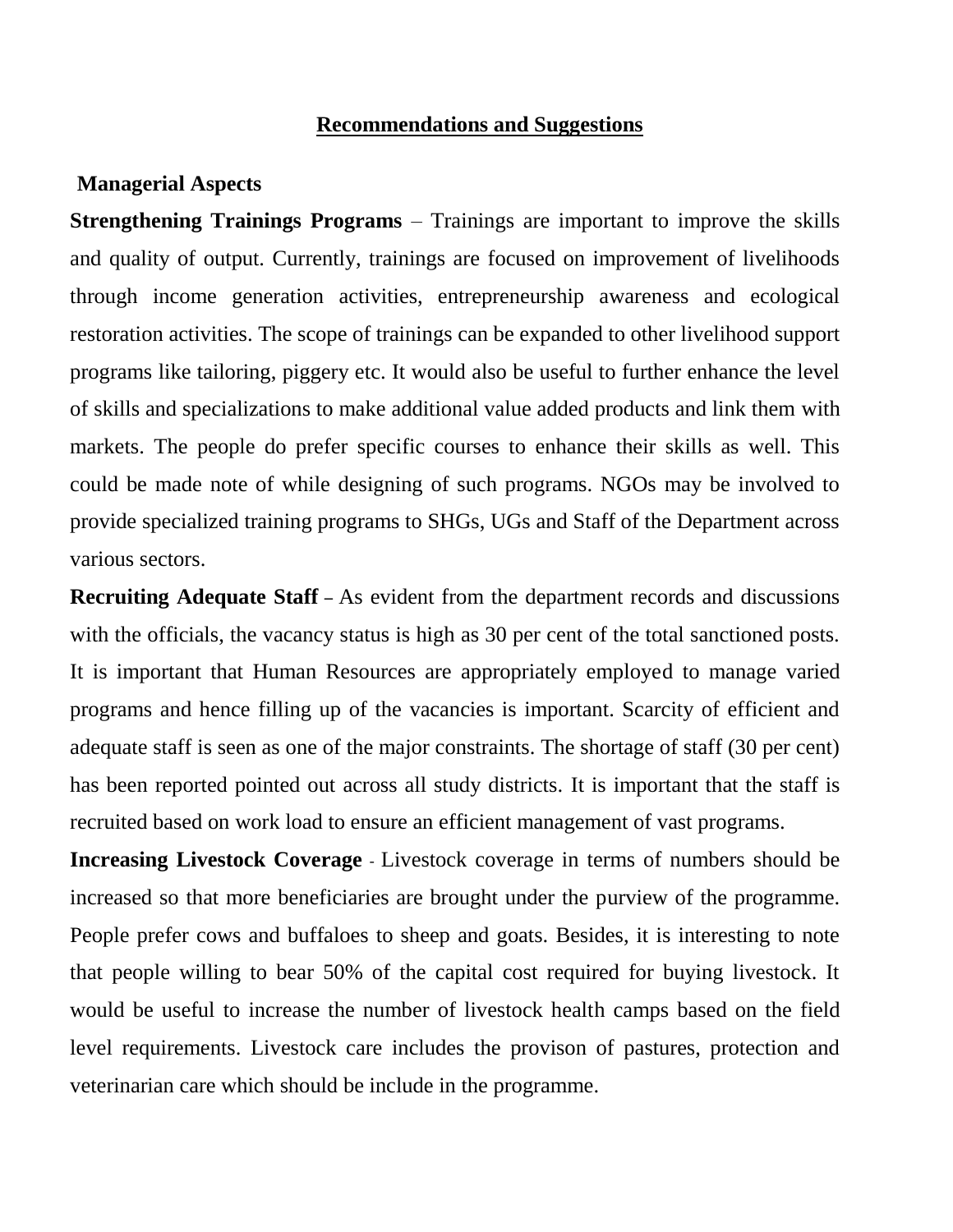**Improving Specific Forestry Schemes** - There is a need for enhancing Forestry plantation schemes. Special attention to social forestry is required as landless, marginal and small farmers will benefit besides meeting their fodder, and fuel wood requirements. Plantation of compatible and desirable species of wood perennials on farmlands results in an improvement in soil fertility. Inclusion of perennials with the annuals, in due course of time, would certainly aid improve the bio-physical components of the landscape, increase the carrying capacity of lands and maintain different temperature regimes. However, this need a long term scientific planning.

**Improving Horticulture Plantations** – There is need for promotion of horticulture plantations of specific varieties and locale specific (Mango, Cashew, Sapota) and seedling distribution in the Horticulture Sector. This is in response to a huge demand for horticulture and seedlings amongst the people. This is an important component as it improves the household economy. A special focus has to be given to promoting organic farming with appropriate training programs to popularize it.

**Streamlining Management** – The establishment of a monitoring authority with the completion of the program after a 5 year time period would be useful to further direct the programs appropriately. Monitoring the developed programs after completion of 5 years is important to ensure sustainability. Watershed guidelines are adhered to largely, but could be made further intense. The annual action plan is a crucial and important document of the WGDP programme. These Action plans should prioritize important works as they have are not focused in some of the taluks. Schemes across all the districts should be equitably allocated to ensure that all the districts are benefitted. For instance, some of the districts are not provided with the livelihood infrastructure schemes. It would be useful to have common formats for documentation across districts which make it easy to assess progress and ensures accountability. Political interference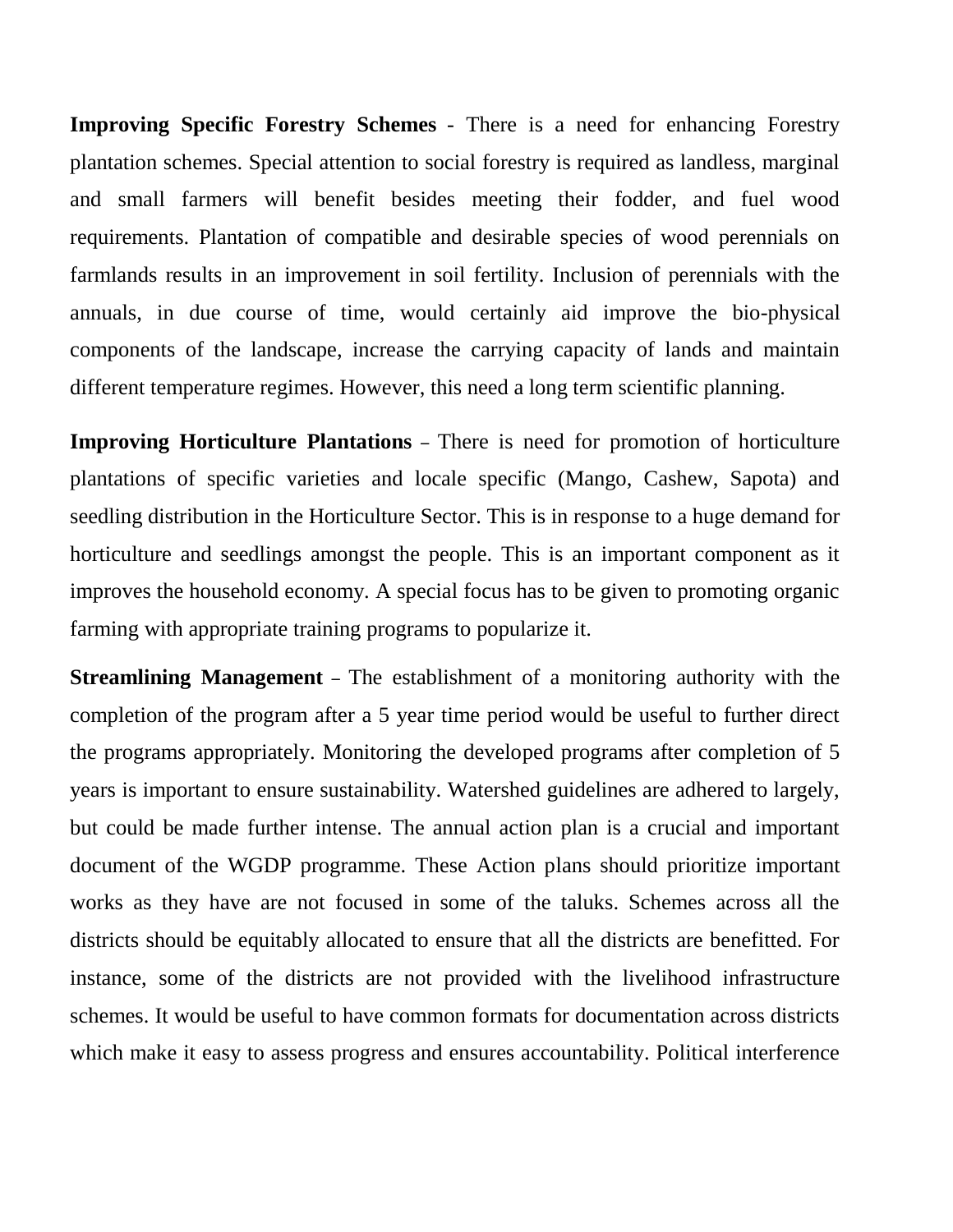in the construction of engineering works like foot bridges, hanging bridges should be avoided by making the process more open and people friendly.

**Avoiding Conflicts through Planned and Equitable distribution** – Currently, there is no provision of fencing for the forestry plantation and could be taken up. Officials have reported encountering problems while implementing the program on certain occasions. Conflicts generally arise while delineating land boundaries and choosing the beneficiaries of WGDP. Similar issues have been reported during the distribution of sheeps, goats and Giriraja birds under animal husbandry scheme among the people in villages. Demarcation of fencing, grazing animals trampling the forestry plantations are some of the vital issues under forestry sector. Thus it is necessary, to this has to be planning such schemes carefully so as to avoid conflicts.

**Promoting Research and Development** – Research and Development is making significant contributions and improvements in sustaining programs. It is important that of research activities are taken up to further enhance the program's quality and outreach. It would be useful to promote research to come up with some innovative approaches and ascertain possibilities of taking the programme to a higher level in terms of deriving long term and sustained benefits to the community.

### **Technical Aspects**

**Adopting Tank Desiltation Initiative** - Desiltation of Tanks may be taken up instead of designing new percolation ponds/infiltration tanks. The silt obtained from tanks could be used by farmers, on their lands for which a minimum amount could be collected from them per truck load of silt. Further,tank management may be taken up by way of involving local communities as this is a traditional system practised since a longtime.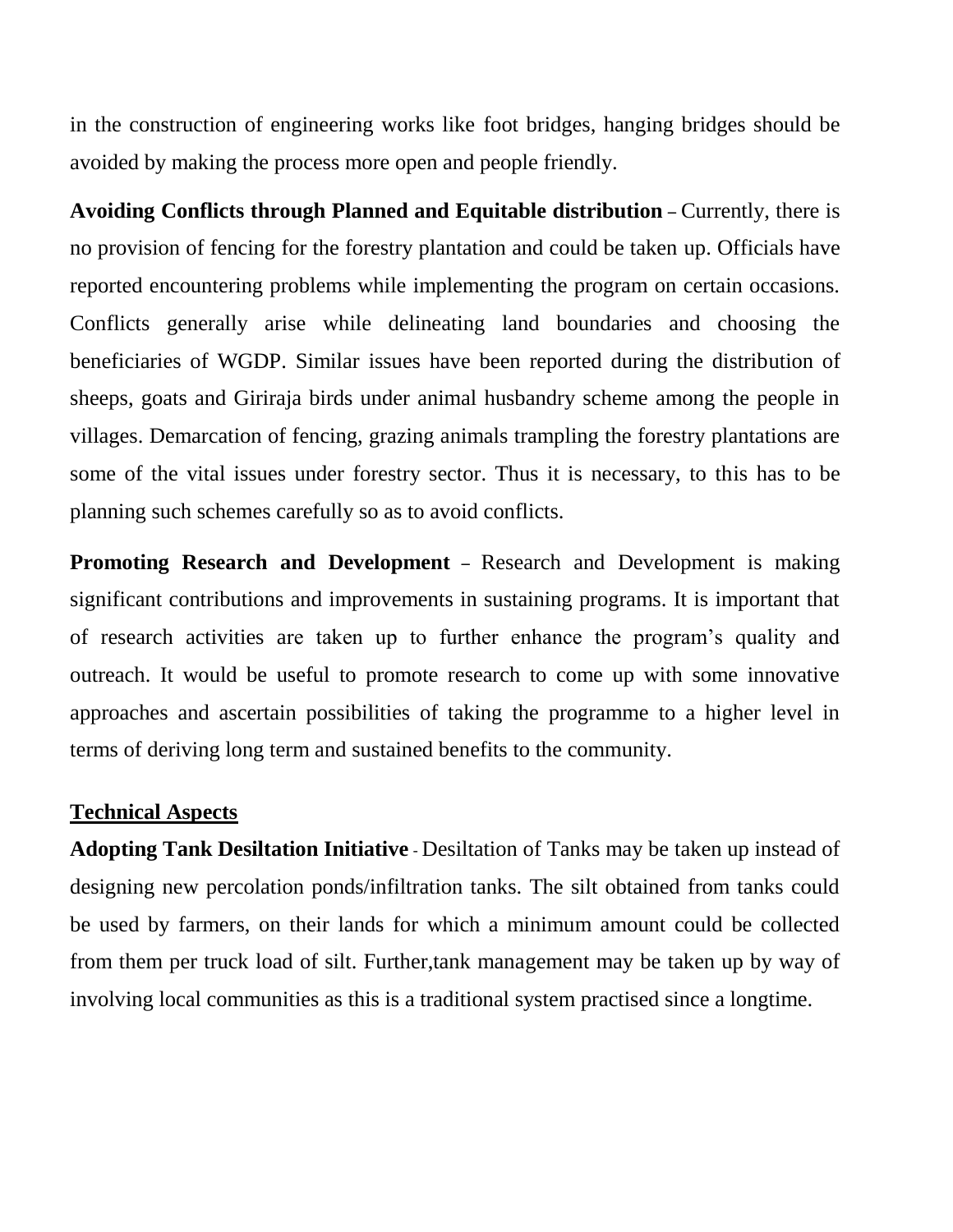**Trainings on Technical Aspects** – Organizing specialized trainings for farmers on technical aspects and potential benefits would be an important initiative that should be taken up. Farmers who have shown interest in the capacity building programs and demonstrated them in the field should be trained to be local leaders to create further impact of the initiatives. Simple awareness prorammes could aid in knowledge and understanding and promote water conservation initiatives among the farmers.

**Avoid Trench cum Bunding** - Trench cum bunding scheme does not seem to be in favour of marginal farmers as it occupies more land space. This scheme does not suit the marginal farmers as it occupies more land space during the construction of bunds. Therefore, farmers opined across all the study districts were not keen to take up trench cum bunding.

**Improving Specific Infrastructure Schemes** – Special attention should be given to improving rural infrastructure schemes like construction of foot bridges, hanging bridges, vented dams etc. particulary in high rainfall areas. Flooding during rainy seasons is a major concern for women and school going children, hence, these bridges makes it safe and convenient for children to go to school while the parents can attend to their work at the fields.

**Promote Micro watersheds** - It would be more appropriate to promote micro watersheds rather than sub watersheds. The activities pertaining to micro watersheds are more effective compared to sub watersheds. The involvement of people and their participation is more intense in micro watersheds. Being a small area it is easy for people to involve and observe the activities. As observed, the implementation was more effective in achieving targets in the micro-watersheds.